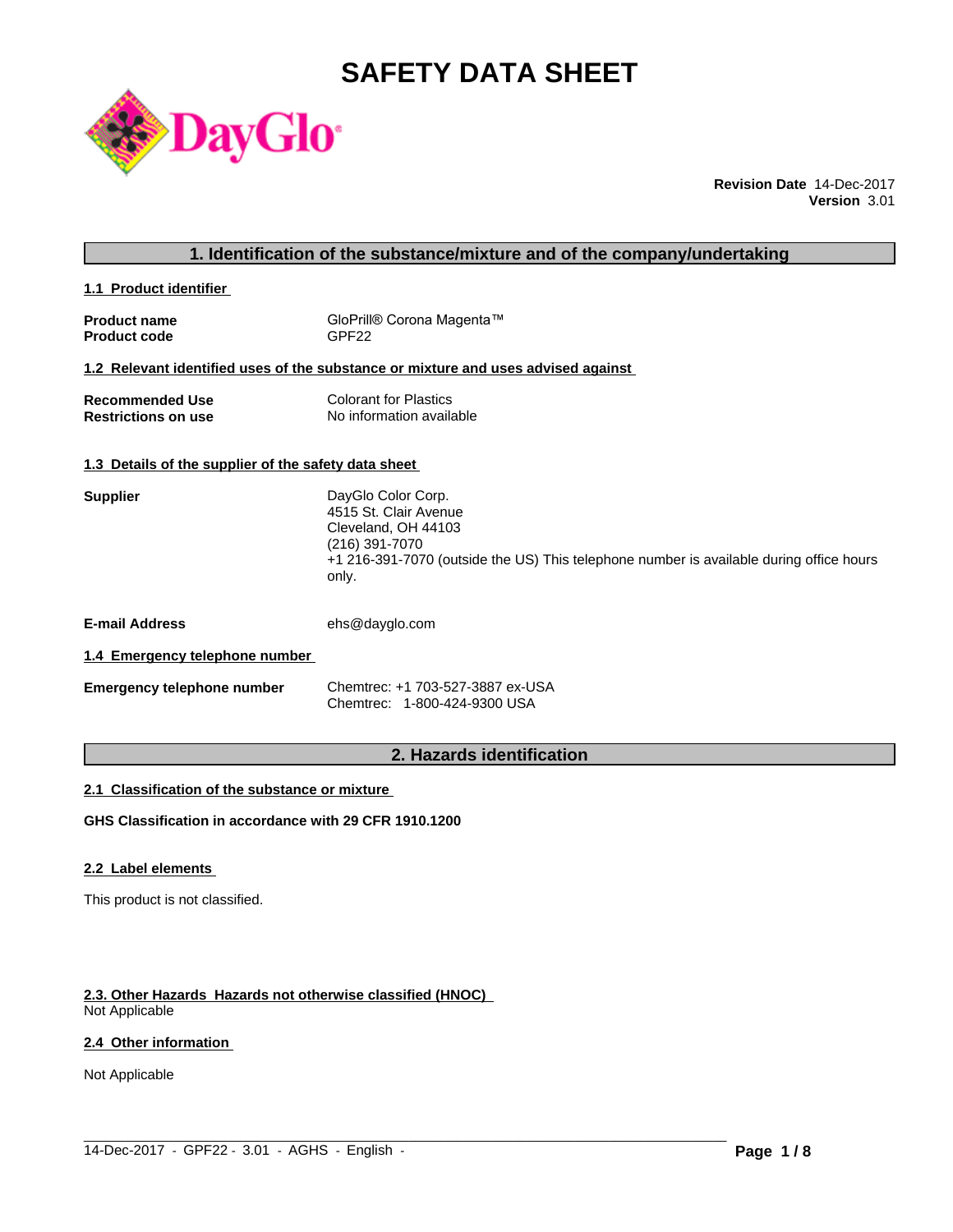# **3. Composition/Information on Ingredients**

#### **Substance**

#### **Mixture**

This material is not considered hazardous by the OSHA Hazard Communication Standard (29 CFR 1910.1200).

| <b>Chemical Name</b>                                                                                         | CAS No.   | Weight-% |  |  |  |
|--------------------------------------------------------------------------------------------------------------|-----------|----------|--|--|--|
| <b>OXIDE</b><br><b>MAGNESIUM</b>                                                                             | 1309-48-4 |          |  |  |  |
| ו withheld as a trade secret.<br>o exact percentage (concentration)<br>ı has been<br>he<br>composition<br>0t |           |          |  |  |  |

# **4. First aid measures**

#### **4.1 Description of first-aid measures**

|                       | 5. Fire-Fighting Measures                                                                                                                                                                                               |  |  |  |
|-----------------------|-------------------------------------------------------------------------------------------------------------------------------------------------------------------------------------------------------------------------|--|--|--|
| Notes to physician    | Treat symptomatically.                                                                                                                                                                                                  |  |  |  |
|                       | 4.3 Indication of any immediate medical attention and special treatment needed                                                                                                                                          |  |  |  |
| <b>Symptoms</b>       | See Section 2.2, Label Elements and/or Section 11, Toxicological effects.                                                                                                                                               |  |  |  |
|                       | 4.2 Most important symptoms and effects, both acute and delayed                                                                                                                                                         |  |  |  |
| Ingestion             | Do NOT induce vomiting. Drink plenty of water. Consult a physician.                                                                                                                                                     |  |  |  |
| <b>Inhalation</b>     | Immediate medical attention is not required. Move to fresh air.                                                                                                                                                         |  |  |  |
| <b>Skin contact</b>   | Immediate medical attention is not required. Wash off with soap and water.                                                                                                                                              |  |  |  |
| Eye contact           | Immediately flush with plenty of water. After initial flushing, remove any contact lenses and<br>continue flushing for at least 15 minutes. Keep eye wide open while rinsing. If symptoms<br>persist, call a physician. |  |  |  |
| <b>General advice</b> | No information available.                                                                                                                                                                                               |  |  |  |
|                       |                                                                                                                                                                                                                         |  |  |  |

#### **5.1 Extinguishing media**

#### **Suitable extinguishing media**

Use extinguishing measures that are appropriate to local circumstances and the surrounding environment.

**Unsuitable Extinguishing Media** None.

# **5.2 Special hazards arising from the substance or mixture**

#### **Special Hazard**

None known based on information supplied.

**Hazardous Combustion Products** Carbon oxides. Nitrogen oxides (NOx).

#### **Explosion Data**

**Sensitivity to Mechanical Impact** None.

**Sensitivity to Static Discharge** Fine dust dispersed in air, in sufficient concentrations, and in the presence of an ignition source is a potential dust explosion hazard.

# **5.3 Advice for firefighters**

As in any fire, wear self-contained breathing apparatus pressure-demand, MSHA/NIOSH (approved or equivalent) and full

 $\_$  ,  $\_$  ,  $\_$  ,  $\_$  ,  $\_$  ,  $\_$  ,  $\_$  ,  $\_$  ,  $\_$  ,  $\_$  ,  $\_$  ,  $\_$  ,  $\_$  ,  $\_$  ,  $\_$  ,  $\_$  ,  $\_$  ,  $\_$  ,  $\_$  ,  $\_$  ,  $\_$  ,  $\_$  ,  $\_$  ,  $\_$  ,  $\_$  ,  $\_$  ,  $\_$  ,  $\_$  ,  $\_$  ,  $\_$  ,  $\_$  ,  $\_$  ,  $\_$  ,  $\_$  ,  $\_$  ,  $\_$  ,  $\_$  ,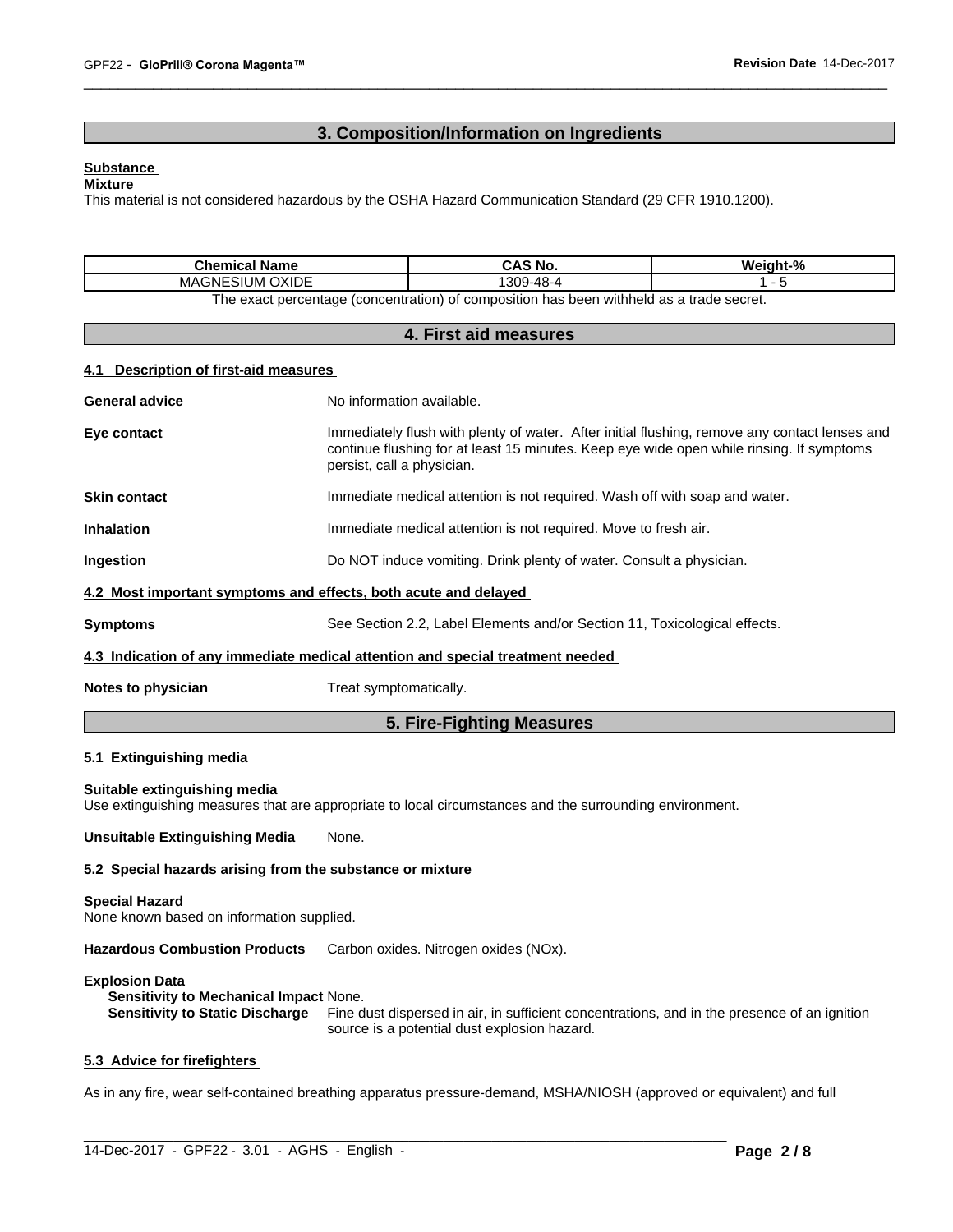protective gear.

# **6. Accidental Release Measures**

#### **6.1 Personal precautions, protective equipment and emergency procedures**

Ensure adequate ventilation, especially in confined areas. Use personal protective equipment.

# **6.2 Environmental precautions**

Prevent product from entering drains. See Section 12 for additional Ecological information.

#### **6.3 Methods and materials for containment and cleaning up**

| <b>Methods for Containment</b> | Prevent further leakage or spillage if safe to do so.                                               |
|--------------------------------|-----------------------------------------------------------------------------------------------------|
| Methods for cleaning up        | Sweep up and shovel into suitable containers for disposal. Prevent product from entering<br>drains. |

|                                   | 7. Handling and storage                                                |
|-----------------------------------|------------------------------------------------------------------------|
| 7.1 Precautions for safe handling |                                                                        |
| Advice on safe handling           | Wear personal protective equipment.                                    |
| <b>Hygiene measures</b>           | Handle in accordance with good industrial hygiene and safety practice. |
|                                   | 7.2 Conditions for safe storage, including any incompatibilities       |
| <b>Storage Conditions</b>         | Keep tightly closed in a dry and cool place.                           |
| <b>Materials to Avoid</b>         | No materials to be especially mentioned.                               |
|                                   | 8. Exposure controls/personal protection                               |

# **8.1 Exposure Guidelines**

| <b>Chemical Name</b> | <b>ACGIH TLV</b>         | <b>OSHA PEL</b>          | British Columbia          | Alberta                  | Quebec                   | <b>Ontario TWAEV</b>     |
|----------------------|--------------------------|--------------------------|---------------------------|--------------------------|--------------------------|--------------------------|
| I MAGNESIUM OXIDE.   | TWA: $10 \text{ ma/m}^3$ | TWA: $15 \text{ ma/m}^3$ | TWA: $10 \text{ ma/m}^3$  | TWA: $10 \text{ ma/m}^3$ | TWA: $10 \text{ ma/m}^3$ | TWA: $10 \text{ ma/m}^3$ |
| 1309-48-4            | inhalable fraction       | fume, total              | TWA: 3 ma/m <sup>3</sup>  |                          |                          |                          |
|                      |                          | particulate              | STEL: $10 \text{ ma/m}^3$ |                          |                          |                          |

#### **8.2 Appropriate engineering controls**

| <b>Engineering Measures</b> | Showers              |  |
|-----------------------------|----------------------|--|
|                             | Eyewash stations     |  |
|                             | Ventilation systems. |  |

#### **8.3 Individual protection measures, such as personal protective equipment**

| <b>Eye/Face Protection</b>    | Safety glasses with side-shields.                                                                              |
|-------------------------------|----------------------------------------------------------------------------------------------------------------|
| Skin and body protection      | Wear chemical resistant footwear and clothing such as gloves, an apron or a whole body<br>suit as appropriate. |
| <b>Respiratory protection</b> | . NIOSH/MSHA approved respiratory protection should be worn if exposure is anticipated.                        |
| <b>Hygiene measures</b>       | See section 7 for more information                                                                             |

 $\_$  ,  $\_$  ,  $\_$  ,  $\_$  ,  $\_$  ,  $\_$  ,  $\_$  ,  $\_$  ,  $\_$  ,  $\_$  ,  $\_$  ,  $\_$  ,  $\_$  ,  $\_$  ,  $\_$  ,  $\_$  ,  $\_$  ,  $\_$  ,  $\_$  ,  $\_$  ,  $\_$  ,  $\_$  ,  $\_$  ,  $\_$  ,  $\_$  ,  $\_$  ,  $\_$  ,  $\_$  ,  $\_$  ,  $\_$  ,  $\_$  ,  $\_$  ,  $\_$  ,  $\_$  ,  $\_$  ,  $\_$  ,  $\_$  ,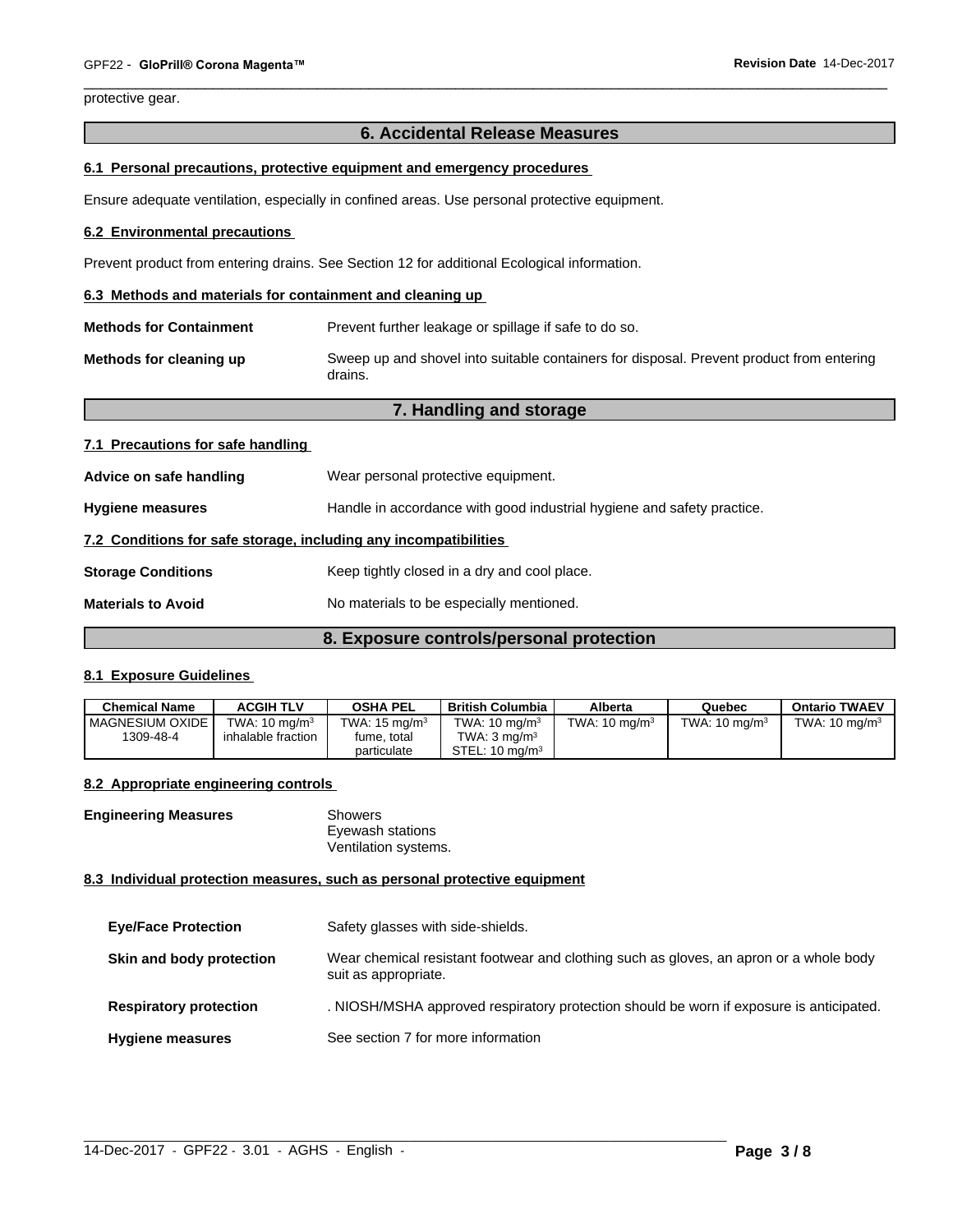# **9. Physical and chemical properties**

# **9.1 Information on basic physical and chemical properties**

| <b>Physical state</b>                                         | Solid<br><b>Pellets</b> | Color                    |                          |
|---------------------------------------------------------------|-------------------------|--------------------------|--------------------------|
| Appearance                                                    |                         |                          | Magenta                  |
| Odor                                                          | Mild                    | <b>Odor Threshold</b>    | No information available |
| <b>Property</b>                                               | <b>Values</b>           | Remarks • Methods        |                          |
| рH                                                            |                         | No information available |                          |
| <b>Melting/freezing point</b>                                 |                         | No information available |                          |
| Boiling point/boiling range                                   |                         | No information available |                          |
| <b>Flash Point</b>                                            |                         | No information available |                          |
| <b>Evaporation rate</b>                                       |                         | No information available |                          |
| Flammability (solid, gas)                                     |                         | No information available |                          |
| <b>Flammability Limits in Air</b><br>upper flammability limit |                         | No information available |                          |
| lower flammability limit                                      |                         | No information available |                          |
| Vapor pressure                                                |                         | No information available |                          |
| Vapor density                                                 |                         | No information available |                          |
| <b>Specific Gravity</b>                                       | 1.2                     |                          |                          |
| <b>Water solubility</b>                                       | Insoluble in water      |                          |                          |
| Solubility in other solvents                                  |                         | No information available |                          |
| <b>Partition coefficient</b>                                  |                         | No information available |                          |
| <b>Autoignition temperature</b>                               |                         | No information available |                          |
| <b>Decomposition temperature</b>                              |                         | No information available |                          |
| <b>Viscosity, kinematic</b>                                   |                         | No information available |                          |
| Viscosity, dynamic                                            |                         | No information available |                          |
| <b>Explosive properties</b>                                   |                         | No information available |                          |
| <b>Oxidizing Properties</b>                                   |                         | No information available |                          |
| 9.2 Other information                                         |                         |                          |                          |

# **Volatile organic compounds (VOC)** None **content**

# **10. Stability and Reactivity**

 $\_$  ,  $\_$  ,  $\_$  ,  $\_$  ,  $\_$  ,  $\_$  ,  $\_$  ,  $\_$  ,  $\_$  ,  $\_$  ,  $\_$  ,  $\_$  ,  $\_$  ,  $\_$  ,  $\_$  ,  $\_$  ,  $\_$  ,  $\_$  ,  $\_$  ,  $\_$  ,  $\_$  ,  $\_$  ,  $\_$  ,  $\_$  ,  $\_$  ,  $\_$  ,  $\_$  ,  $\_$  ,  $\_$  ,  $\_$  ,  $\_$  ,  $\_$  ,  $\_$  ,  $\_$  ,  $\_$  ,  $\_$  ,  $\_$  ,

# **10.1 Reactivity**

No dangerous reaction known under conditions of normal use

# **10.2 Chemical stability**

Stable

# **10.3 Possibility of hazardous reactions**

None under normal processing.

# **10.4 Conditions to Avoid**

None known based on information supplied.

# **10.5 Incompatible Materials**

None known based on information supplied.

# **10.6 Hazardous Decomposition Products**

None known based on information supplied.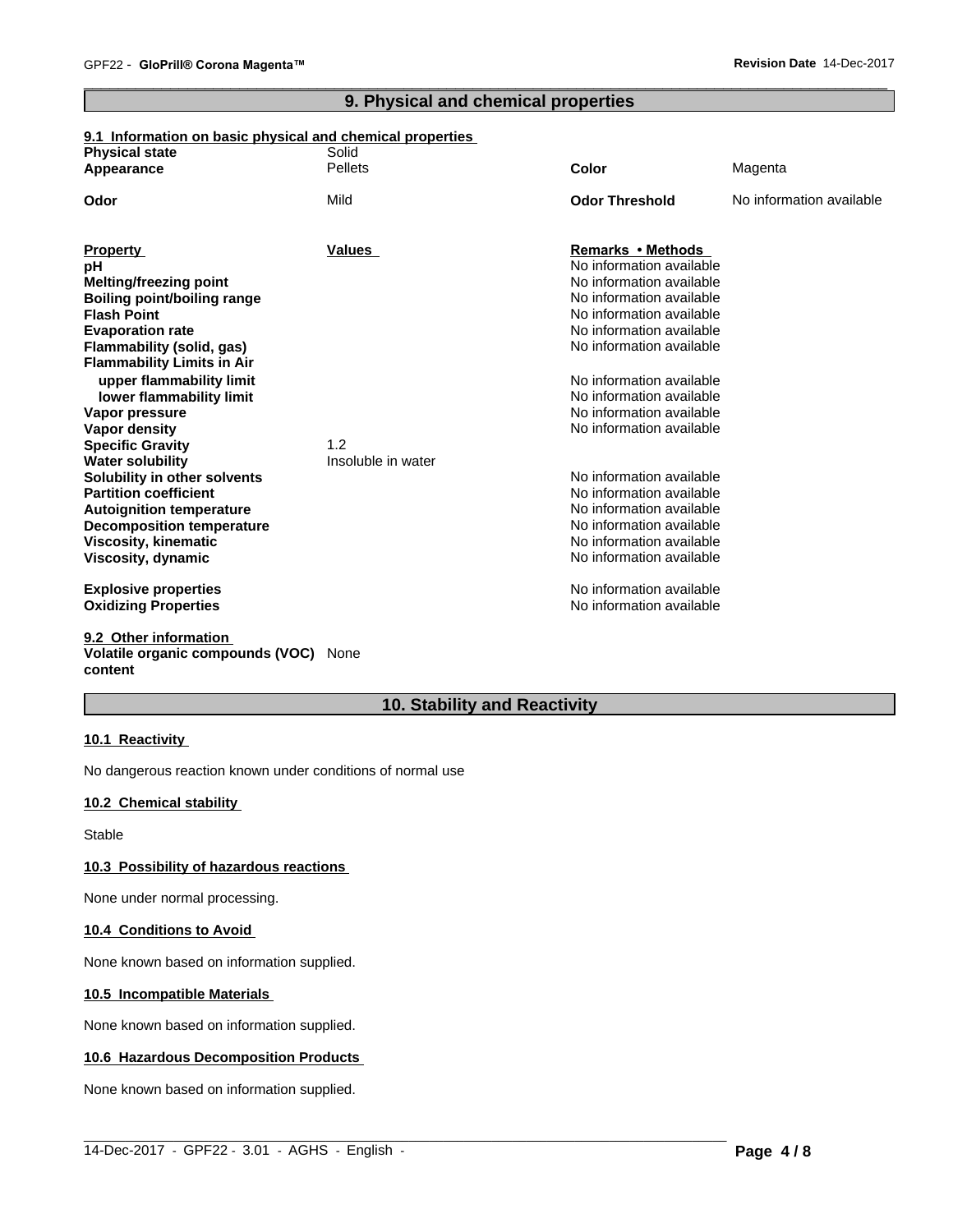# **11. Toxicological information**

 $\_$  ,  $\_$  ,  $\_$  ,  $\_$  ,  $\_$  ,  $\_$  ,  $\_$  ,  $\_$  ,  $\_$  ,  $\_$  ,  $\_$  ,  $\_$  ,  $\_$  ,  $\_$  ,  $\_$  ,  $\_$  ,  $\_$  ,  $\_$  ,  $\_$  ,  $\_$  ,  $\_$  ,  $\_$  ,  $\_$  ,  $\_$  ,  $\_$  ,  $\_$  ,  $\_$  ,  $\_$  ,  $\_$  ,  $\_$  ,  $\_$  ,  $\_$  ,  $\_$  ,  $\_$  ,  $\_$  ,  $\_$  ,  $\_$  ,

# **11.1 Acute toxicity**

**Numerical measures of toxicity: Product Information**

**The following values are calculated based on chapter 3.1 of the GHS document**

**Oral LD50** 5,085.00 mg/kg

**Numerical measures of toxicity: Component Information**

# **11.2 Information on toxicologicaleffects**

#### **Skin corrosion/irritation**

Product Information • Not a dermal irritant Component Information • No information available

# **Serious eye damage/eye irritation**

Product Information • May cause eye irritation Component Information • No information available

# **Respiratory or skin sensitization** Product Information

• No information available Component Information  $\overline{\cdot}$  No information available

# **Germ cell mutagenicity**

Product Information • No information available Component Information • No information available

#### **Carcinogenicity**

Product Information • Contains no ingredient listed as a carcinogen Component Information •

# **Reproductive toxicity**

Product Information • No information available Component Information • No information available

# **STOT - single exposure**

No information available

# **STOT - repeated exposure**

• No known effect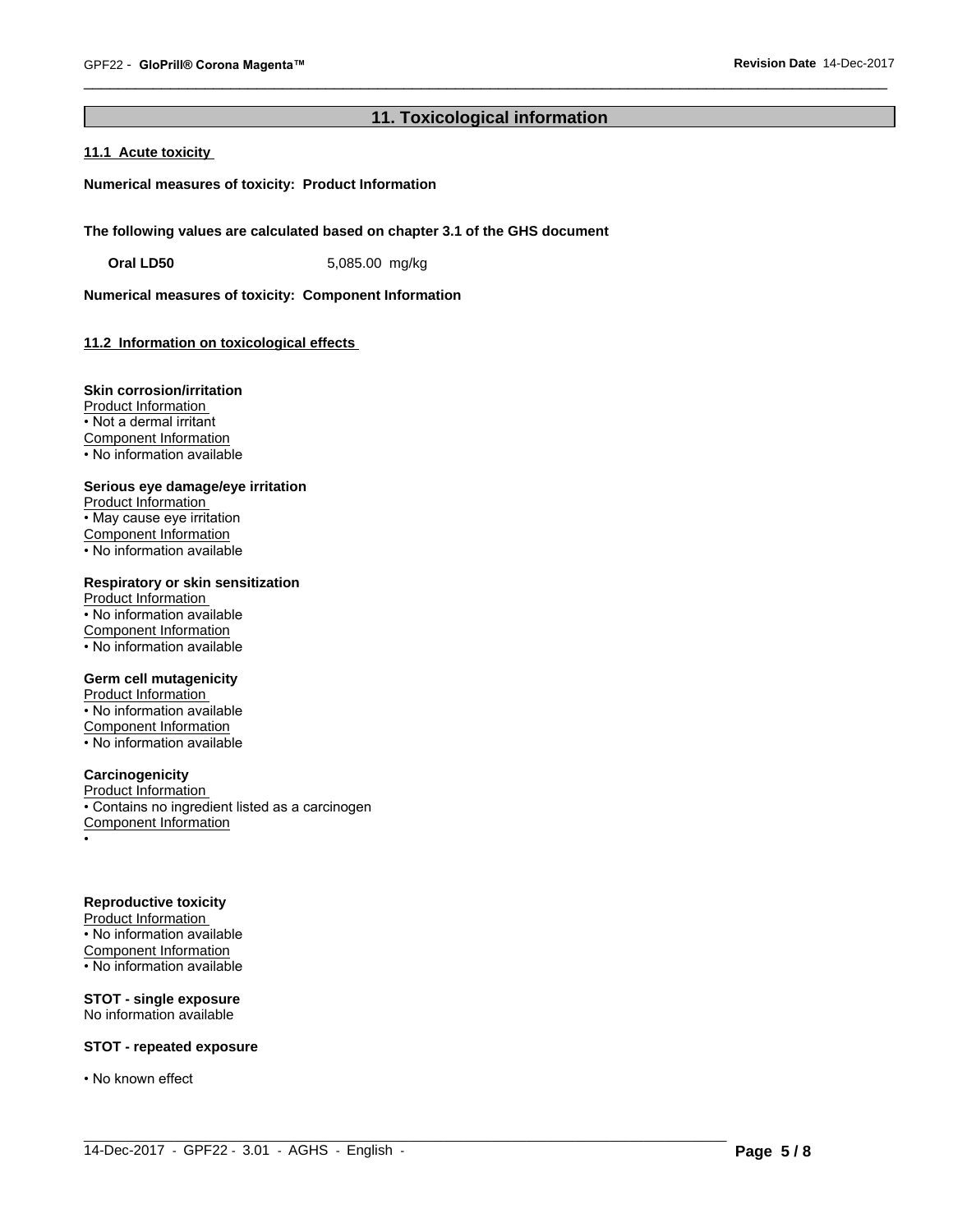# **Other adverse effects** Product Information • No information available Component Information

• No information available

#### **Aspiration hazard** Product Information

• No information available Component Information • No information available

# **12. Ecological information**

# **12.1 Toxicity**

**Ecotoxicity No information available** 

47.3 % of the mixture consists of components(s) of unknown hazards to the aquatic environment

# **Ecotoxicity effects**

# **12.2 Persistence and degradability**

No information available.

# **12.3 Bioaccumulative potential**

Discharge into the environment must be avoided

# **12.4 Mobility in soil**

No information available.

# **12.5 Other adverse effects**

No information available

# **13. Disposal Considerations**

# **13.1 Waste treatment methods**

Dispose of in accordance with federal, state, and local regulations.

|             | <b>14. Transport Information</b>                                                                    |  |
|-------------|-----------------------------------------------------------------------------------------------------|--|
|             |                                                                                                     |  |
| <b>DOT</b>  | Not regulated                                                                                       |  |
| <b>MEX</b>  | Not regulated                                                                                       |  |
| <b>IMDG</b> | Not regulated                                                                                       |  |
| <b>IATA</b> | Not regulated                                                                                       |  |
|             |                                                                                                     |  |
|             | $\mathbf{r}$ , and the set of $\mathbf{r}$<br>$\mathbf{A} = \mathbf{B}$ , and a set of $\mathbf{A}$ |  |

**15.1 International Inventories**

# **15. Regulatory information**

 $\_$  ,  $\_$  ,  $\_$  ,  $\_$  ,  $\_$  ,  $\_$  ,  $\_$  ,  $\_$  ,  $\_$  ,  $\_$  ,  $\_$  ,  $\_$  ,  $\_$  ,  $\_$  ,  $\_$  ,  $\_$  ,  $\_$  ,  $\_$  ,  $\_$  ,  $\_$  ,  $\_$  ,  $\_$  ,  $\_$  ,  $\_$  ,  $\_$  ,  $\_$  ,  $\_$  ,  $\_$  ,  $\_$  ,  $\_$  ,  $\_$  ,  $\_$  ,  $\_$  ,  $\_$  ,  $\_$  ,  $\_$  ,  $\_$  ,

**TSCA** Complies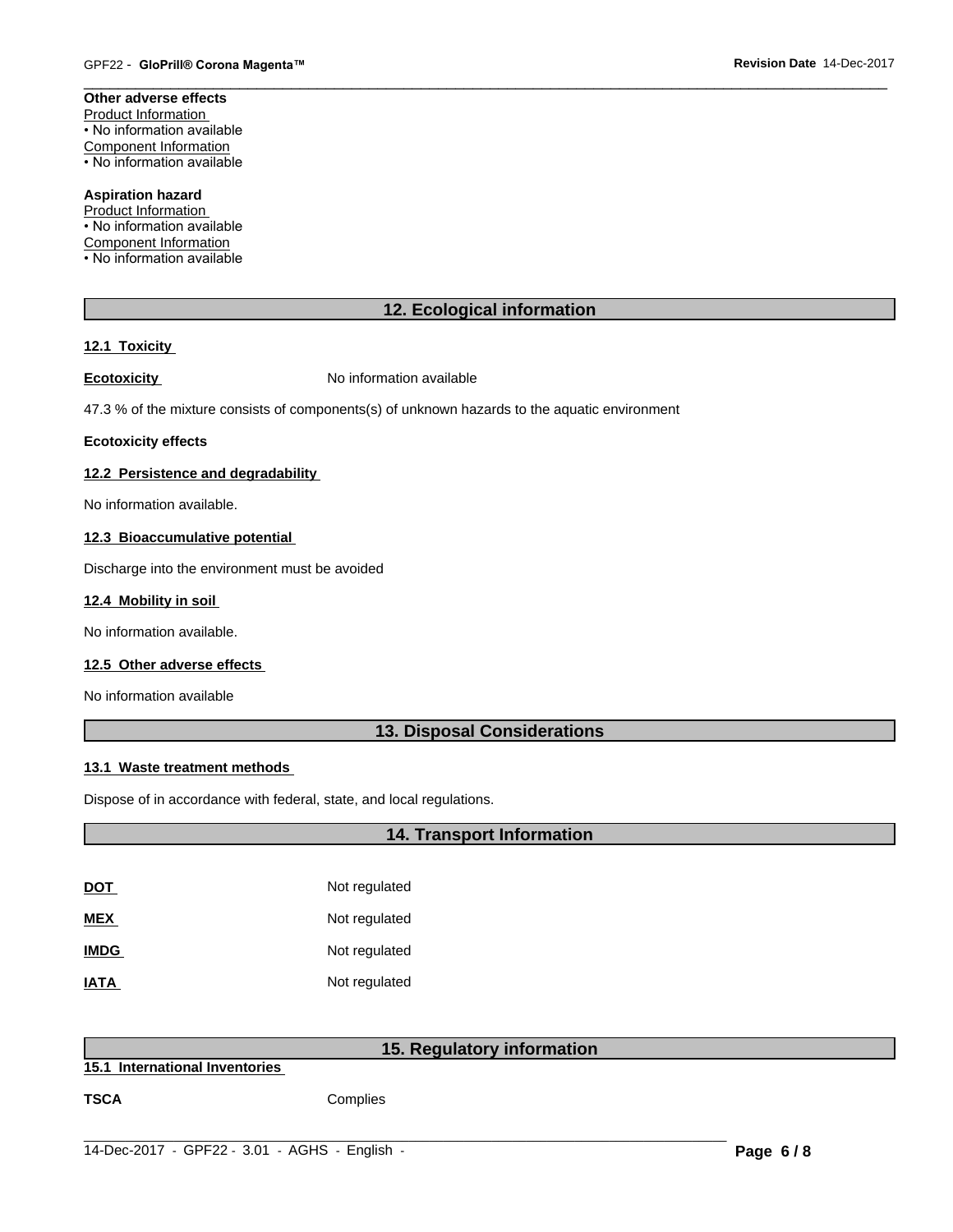| <b>DSL</b>           | -        |
|----------------------|----------|
| <b>EINECS/ELINCS</b> |          |
| <b>ENCS</b>          | -        |
| <b>IECSC</b>         | Complies |
| <b>KECL</b>          |          |
| <b>PICCS</b>         | -        |
| <b>AICS</b>          | Complies |
| <b>NZIOC</b>         | -        |

 **TSCA** - United States Toxic Substances Control Act Section 8(b) Inventory

 **DSL** - Canadian Domestic Substances List

 **EINECS/ELINCS** - European Inventory of Existing Chemical Substances/European List of Notified Chemical Substances

 **PICCS** - Philippines Inventory of Chemicals and Chemical Substances

 **ENCS** - Japan Existing and New Chemical Substances

 **IECSC** - China Inventory of Existing Chemical Substances

 **KECL** - Korean Existing and Evaluated Chemical Substances

 **PICCS** - Philippines Inventory of Chemicals and Chemical Substances

 **AICS** - Australian Inventory of Chemical Substances

 **NZIoC** - New Zealand Inventory of Chemicals

#### **15.2 U.S. Federal Regulations**

#### **SARA 313**

Section 313 of Title III of the Superfund Amendments and Reauthorization Act of 1986 (SARA). This product contains a chemical or chemicals which are subject to the reporting requirements of the Act and Title 40 of the Code of Federal Regulations, Part 372:

| <b>Chemical Name</b>                         | <b>SARA 313 - Threshold Values %</b> | Weight-%  |
|----------------------------------------------|--------------------------------------|-----------|
| Resin (Zinc Compound)                        |                                      | $40 - 50$ |
| ETHYLENE MAA COPOLYMER ZN SALT<br>28516-43-0 | .u                                   | $5 - 10$  |

#### **15.3 Pesticide Information**

Not applicable

# **15.4 U.S. State Regulations**

#### **California Proposition 65**

This product does not contain any Proposition 65 chemicals

| 16. Other information |                        |                       |                          |                                           |  |
|-----------------------|------------------------|-----------------------|--------------------------|-------------------------------------------|--|
| <b>NFPA</b>           | <b>Health Hazard -</b> | Flammability -        | Instability -            | <b>Physical and chemical</b><br>hazards - |  |
| <b>HMIS</b>           | <b>Health Hazard 1</b> | <b>Flammability</b> 1 | <b>Physical Hazard 0</b> | <b>Personal protection X</b>              |  |

 $\_$  ,  $\_$  ,  $\_$  ,  $\_$  ,  $\_$  ,  $\_$  ,  $\_$  ,  $\_$  ,  $\_$  ,  $\_$  ,  $\_$  ,  $\_$  ,  $\_$  ,  $\_$  ,  $\_$  ,  $\_$  ,  $\_$  ,  $\_$  ,  $\_$  ,  $\_$  ,  $\_$  ,  $\_$  ,  $\_$  ,  $\_$  ,  $\_$  ,  $\_$  ,  $\_$  ,  $\_$  ,  $\_$  ,  $\_$  ,  $\_$  ,  $\_$  ,  $\_$  ,  $\_$  ,  $\_$  ,  $\_$  ,  $\_$  ,

# **Legend:**

*ACGIH (American Conference of Governmental Industrial Hygienists) Ceiling* (C) *DOT (Department of Transportation) EPA (Environmental Protection Agency) IARC (International Agency for Research on Cancer) International Air Transport Association (IATA) International Maritime Dangerous Goods (IMDG) NIOSH (National Institute for Occupational Safety and Health) NTP (National Toxicology Program) OSHA (Occupational Safety and Health Administration of the US Department of Labor) PEL (Permissible Exposure Limit) Reportable Quantity (RQ) Skin designation* (S\*) *STEL (Short Term Exposure Limit) TLV® (Threshold Limit Value)*